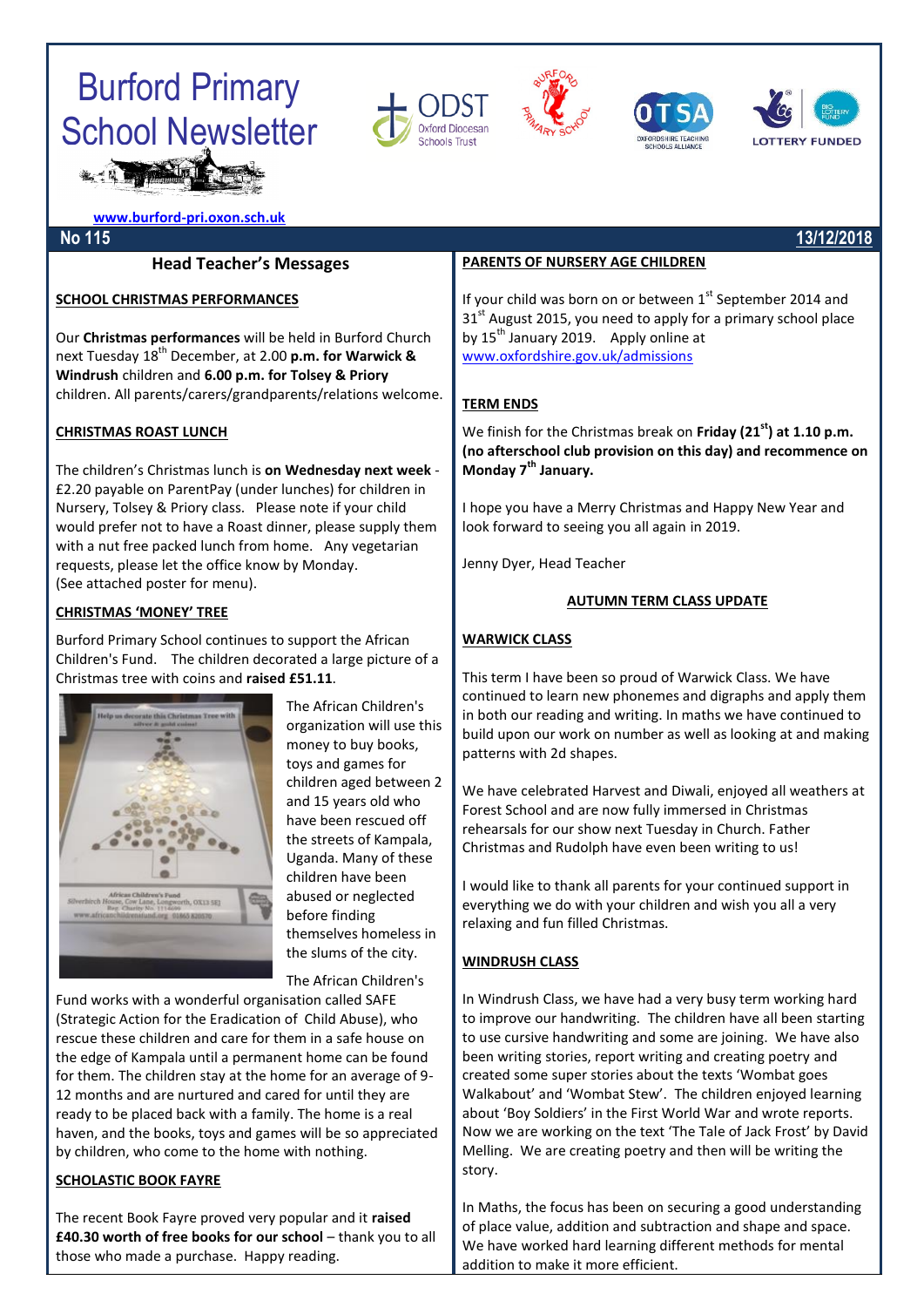#### **WINDRUSH CLASS CONT/D…**

In Science we learnt about animals and their habitats and what makes us healthy and how the body works. We also carried out simple investigations on how objects fall. Our topic work focussed on Global Explorers and we have travelled around the world finding out about different environments and comparing them to our own. We spent a long time in Australia and learnt about Captain Cook and created some lovely Aboriginal Art.

#### **TOLSEY CLASS**

This term 'kicked-off' with the children creating fantastic posters containing facts about World War Two. Whilst these were all great, a special mention must go to Lily O'Brien whose background was made of propaganda posters! We began this topic by learning about World War One: why it started; the consequences for Germany at its close and the importance of Remembrance Day.

To honour Remembrance Day, we studied the poem 'In Flanders Field' and wrote our own poppy poems. We followed this up by learning about the awful conditions of trenches and wrote a poem using personification to describe this. In our English lessons, we also wrote an information text about Boy Soldiers in World War One.

During our Topic work we discovered why children were evacuated and learnt about the Battle of Dunkirk. As this is a large topic with many areas the children would still like to cover, we will continue with this topic after the Christmas break.

In our Maths sessions, we have been learning how to add and subtract numbers with up to four digits, using formal written methods and how to multiply and divide by 10 and 100. Recently we learned/revise how to tell time using analogue clocks. This is an area that many are finding tricky; lots of revision and practise is needed over the Christmas holiday!

The Year 4s took part in a Hakka dance held by Burford Secondary School; they spent the morning learning two different Hakkas and their importance. I was really pleased at how well they represented our school and their enthusiasm.

#### **PRIORY CLASS**

Priory children have worked to a very high standard throughout the term, exemplified in their writing which covers biographies, narratives and chronological reports. Cross-curricular work has incorporated History, Geography, Mathematics and Science with the children, for example, using data from the  $19^{th}$  century Cholera Epidemic to construct accurate line graphs.

Number work, including fractions, decimals and percentages has been a real focus this term, with children confidently carrying out some very complex calculations alongside the learning of the times tables.

There has been a real drive to improve the fluency of handwriting and the children should feel very proud of their achievements – presentation in books is exemplary. Well done Priory!

#### **Gold Book Certificates Awarded Thursday 20th December @ 9.00 a.m.**

**Frederick Howard** for being amazing learning his sounds and having such a fabulous imagination when playing with his friends.

**Sophia Wilkins** for great progress with number work. Keep up the hard work.

**Corey Walker** for making excellent progress in Maths. Keep up that super attitude towards your learning. What a super star!

**Konrad Harrison** for making excellent progress in reading and for becoming more independent when writing. You always sit and listen beautifully and are a pleasure to teach.

**Ruby Agg** for making Mrs Gibbs and I super proud of you during your swimming lessons. At the beginning of the term, you were nervous about swimming in the big pool. But by the end of the term, you were happily swimming lengths! Great job.

**Selina Khan** for making great progress in your swimming lessons. You are now confidently swimming up and down the pool. You have made your adults really proud of you. Excellent work.

**Thomas Elvidge** for being very well behaved and focusing on his work at all times.

**Madison McDowall-Gilbert** for concentrating hard to ensure she always produces her best work.

#### **Golden Post Box Awarded Thursday 20th December @ 9.00 a.m.**

A big Well Done to **Kian Hickman-Duffy** for writing his own Christmas song using his own lyrics, composing the music on drums and guitar and then recording the song onto a CD, whilst playing the drums and singing at the same time. He performed on Saturday 1<sup>st</sup> December at the Langdale Hall in Witney to 100 + people - congratulations Kian for cutting your first CD. We are all so proud of you – such an achievement – well done 'Rockstar'.

Congratulations to **Siân Lewis** for being awarded The Chief Scouts Bronze Award. Well done.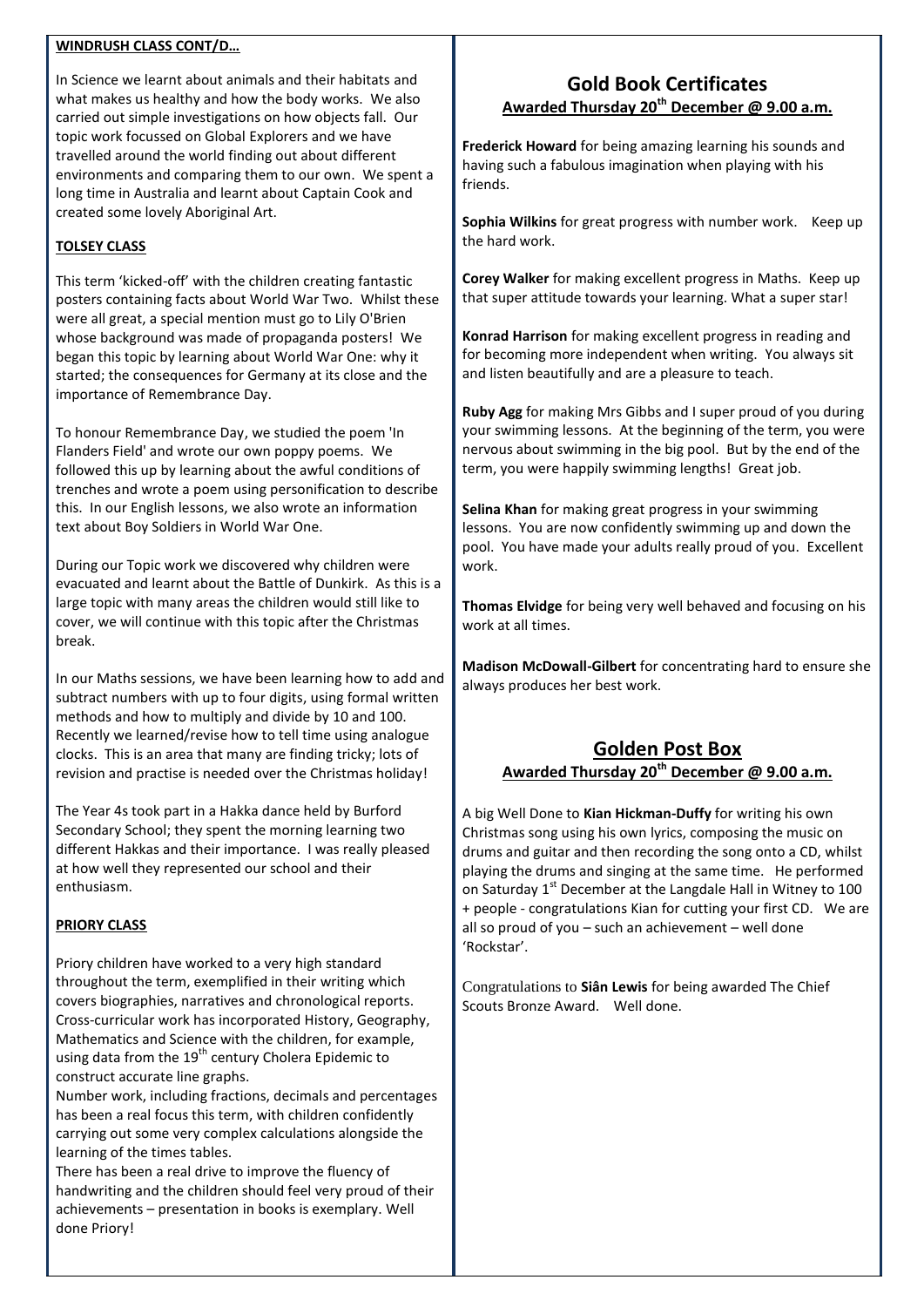#### **GOVERNOR UPDATE - SCHOOL IMPROVEMENT PLAN**

Burford Primary is an ambitious school, with high expectations for all children and staff, aiming to provide excellence in education. Our values 'Respect, Aspire, Achieve' underpin the work of the school and through the School Improvement Plan (SIP), strategic priorities are agreed and monitored by the Governing Body, Head Teacher and staff. It is informed by the school's rigorous self-evaluation system, monitoring by the Oxford Diocesan Schools Trust and moderation by the Local Authority; areas for improvement, as identified in the most recent Ofsted Report, September 2018, are also incorporated.

The SIP, which can be found on the school website, is categorised into six main areas and each area is monitored by a Governor throughout the academic year, working in partnership with school, to ensure it delivers the best education for its pupils. So far this year the following visits have taken place:

- 08/11/2018 the Lead Governor for monitoring pupil behaviour, safety and attendance visited school. This included a playground and classroom learning walk, attendance at an assembly and looking through data for any patterns of absence and interventions in place to support families. The overall outcome of this visit in all areas was very positive and fed back and discussed at the Local Governing Body meeting on 19 November 2018.
- 29/11/2018 the Lead Governor for raising attainment in Science carried out a learning walk and spoke with pupils in all classes in order to obtain 'pupil voice'. The outcome was very positive and fed back and discussed at the Local Governing Body meeting on 10/12/2018.
- 06/12/2018 the Lead Governor for monitoring pupil behaviour, safety and attendance recently visited school. Since the start of the academic year there have only been 2 reported incidents that have resulted in behaviour forms and the attendance of pupils is above national average (96.69%). The outcome of this visit was positive and fed back and discussed at the Local Governing Body meeting on 10/12/2018.

Following a monitoring visit, governors identify a focus for their next visit and questions to ask for clarification. Our last Local Governing Body this academic year took place on Monday 10/12/2018. We will continue to meet monthly throughout the academic year with our next meeting on 31/01/2019.

On behalf of the Governing Body, I would like to take this opportunity to wish you all a very Merry Christmas and a Happy New Year.

Zoey Khan, Chair of Governors.

Wishing everyone a very Merry Christmas and a Prosperous New Year.